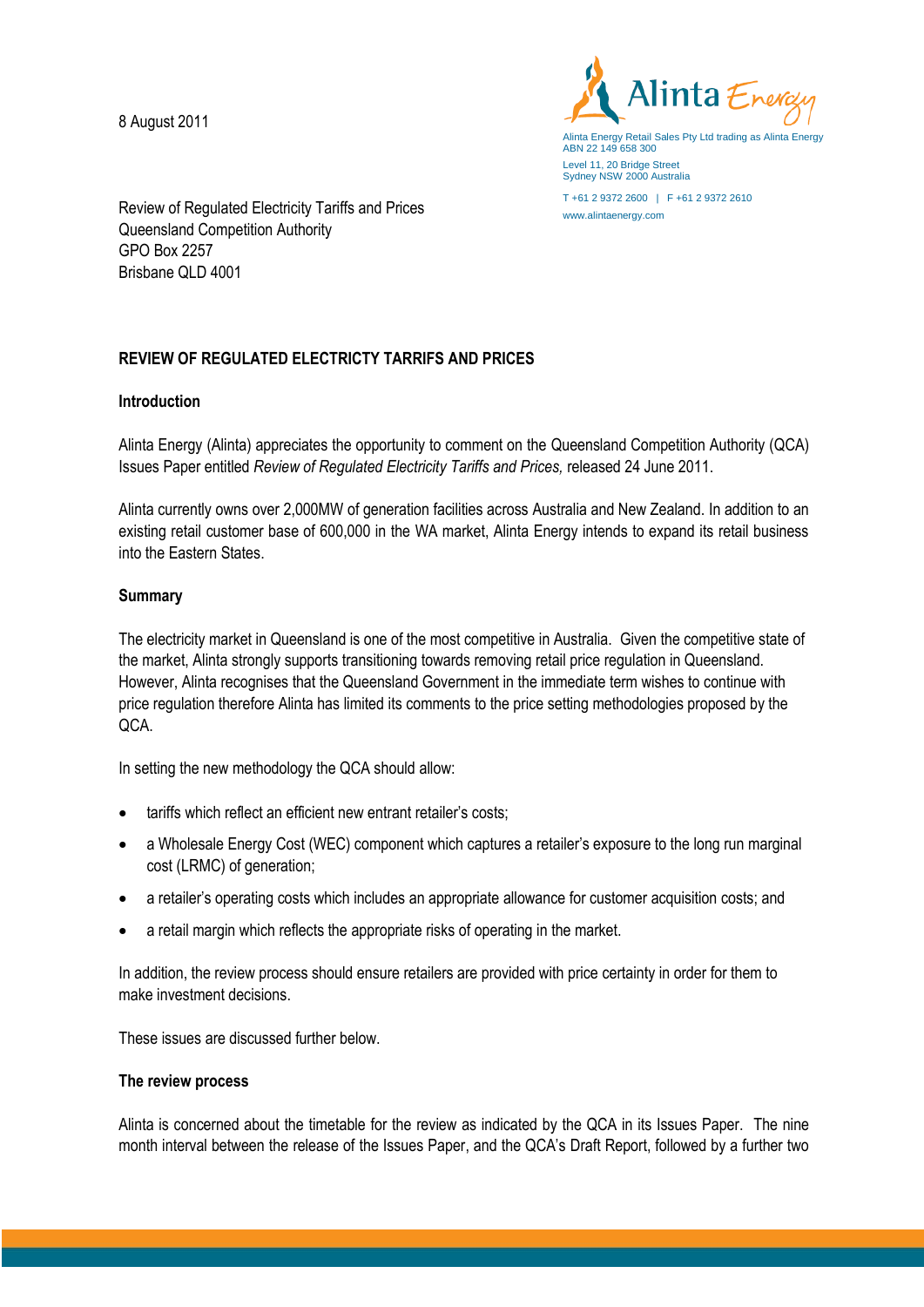

month period before the final report is released, does not provide sufficient timely information for retailers to make commercial decisions in relation to participation in the Queensland market.

The QCA should consider releasing a Draft Methodology Paper between the Issues Paper and the Draft Decision, which would allow further input from stakeholders before a Draft Decision is provided by the QCA. A proposed methodology paper serves two purposes:

- It provides a further opportunity for the QCA to consult with stakeholders, and to consider the views of affected participants; and
- It provides some certainty to retailers for input in developing their market strategy in relation to the Queensland market.

From a new entrant retailer perspective, the lack of information provided between now and the draft report, creates significant risks for the Alinta business regarding its decision to enter the Queensland market. In order to enter a market, Alinta must be able to offer a competitive product. The competitiveness of Alinta's offer is always going to be relative to both the regulated price, and the price offered by market competitors. Potentially, Alinta would be forced to delay entry into the Queensland market if it is not able to determine that the pricing methodology would continue to foster a competitive energy market. Having this information available to comment on prior to the end of the current calendar year would provide greater certainty to stakeholders who are active, or looking to be active, in the Queensland Market.

## **Future regulated price uncertainty**

Currently, the proposed framework allows for the Queensland Government to set Terms of Reference each year for the QCA to set retail electricity prices. Further, Alinta understands the Terms of Reference are unlikely to be prescriptive, therefore the QCA has the option to evaluate the methodology before deciding any annual adjustments to the regulated price caps in future years. Alinta's strong preference is that:

- the regulatory price setting framework be established statutorily, rather than by an annual Terms of Reference approach; and
- the Government establish a price path over 3 years, with a wholesale energy cost allowance reviewed annually.

Alinta believes this approach provides the right balance between providing certainty to those retailers undertaking long-term investment decisions, and allowing the flexibility for prices to adjust to reflect structural movements in any component of electricity prices that may occur within regulatory periods. Further, it provides certainty to both retailers and consumers as to the trajectory of electricity prices over the medium-term. Not only do electricity businesses make long-term investment decisions, but households and businesses make long-term investment decisions that can be better informed from a transparent electricity price path.

In Alinta's case, as a new entrant retailer that ideally would have a presence across all jurisdictions (including Queensland), it influences both the timing of entry and the range of products that it will offer to consumers in the Queensland market. The addition of pricing uncertainty beyond a single-year timeframe adds a further level of complexity into a new entrant positioning its products into a market where customer's decisions to switch are impacted by the level of the regulated price.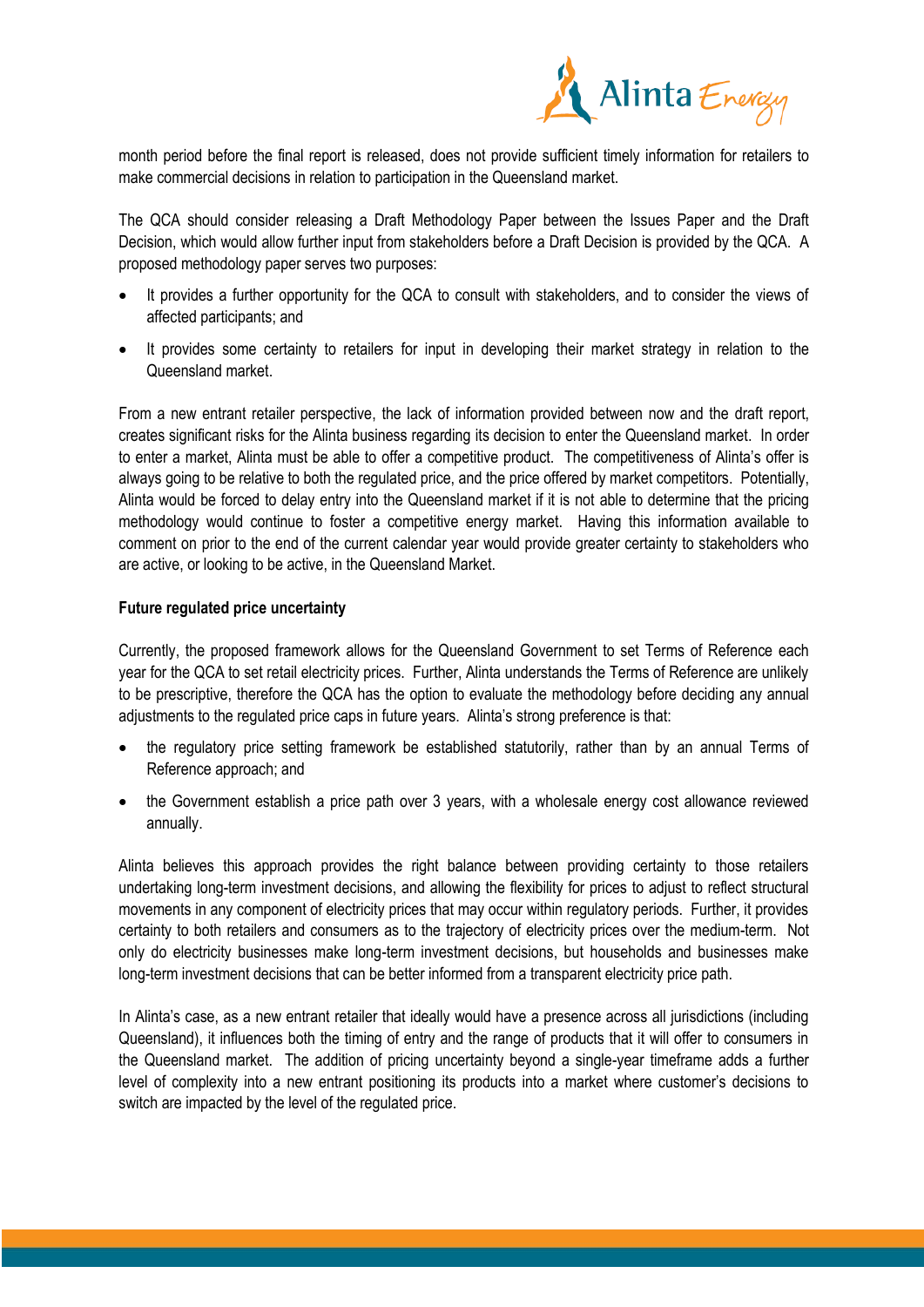

## **Competitive state of the QLD market**

The retail electricity market in Queensland has undergone significant structural change since the introduction of Full Retail Contestability (FRC) in 2007. A number of measures indicate the successful functioning of the market currently, with multiple retailers now actively engaging in retailing electricity to customers in South-East Queensland.

As off 31 March 2011, 41.5% of all customers in Queensland were on Market Contracts<sup>1</sup>. Further, AEMO customer switching numbers from June 2011 indicate that currently 18% of customers in Queensland are churning on an annualised basis<sup>2</sup>. Alinta also notes that while higher cost structures, and the current Community Service Obligation directly payed to the Ergon retail electricity business, has resulted in few participants entering the Ergon service area, these overall Queensland figures are likely to underestimate the actual level of competition in the South-East Queensland electricity market.

In the first year of FRC in Queensland, a record number of approximately 350,000 customers on Energex's network were transferred on to market contracts offered by energy retailers<sup>3</sup>. This fact alone indicates that retailers have been more willing to actively target customers with competitive offerings from the beginning of FRC.

## **Objectives in setting a new methodology**

In developing a new price setting methodology, the QCA should ensure:

- The current competitive market is maintained and further promoted, ensuring that retail price regulation does not act as a barrier to entry;
- Ensure that network costs and any movements in network prices over the period of the regulatory period are passed directly through to the regulated retail price  $(N + R$  methodology);
- Allow provisions in the framework to ensure that unforseen and uncontrollable costs incurred by retailers are able to be separately passed-through, subject to QCA approval; and
- Consider a clear transitionary path towards price deregulation in the retail Queensland electricity market. A viable transitionary option for the future could be a Relative Price Movement (RPM) methodology as currently adopted in the SA electricity market<sup>4</sup>.

Given the Government has indicated it intends to continue with a traditional price setting mechanism for the near future, the new methodology should aim to ensure that regulated prices reflect the costs of an efficient new entrant stand alone retailer, with a reasonably sized customer base. This will ensure a level playing field for all retailers.

In setting regulated tariffs, the QCA should take into account the current Queensland regulatory framework which allows customers who enter into market contracts, to revert back to the regulated price at the cessation of any market contract. The obligation for the retailer to offer the regulated price to continuing customers

 $\overline{a}$ 

<sup>1</sup> Queensland Competition Authority, *Market and Non-Market Customers* March Quarter 2011

<sup>2</sup> Australian Energy Market Operator, *Monthly Retail Transfer Statistics,* June 2011

<sup>3</sup> Energex, AER *Regulatory Proposal,* June 2009

<sup>&</sup>lt;sup>4</sup> Under the Relative Price Movement (RPM) methodology, standing contract prices are allowed to move in line with changes in market contract prices, subject to prices sitting within a predetermined floor and ceiling individually established by the Essential Services Commission of South Australia.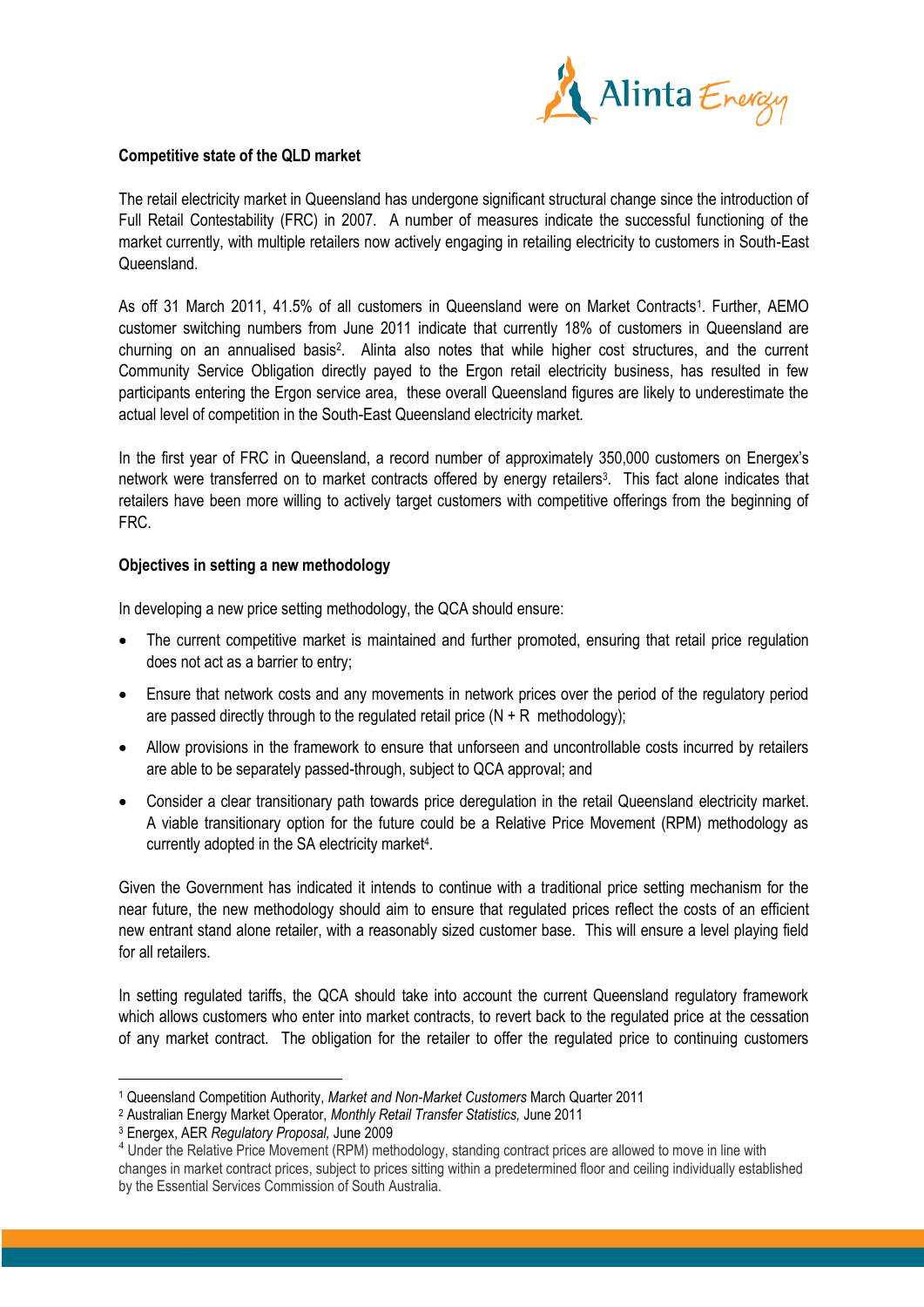

further reinforces the need for retail tariffs to be fully cost-reflective over the term of the regulatory price setting period.

Alinta also notes in this regard the asymmetrical effect of price regulation. That is, if tariffs are set too low market competitiveness and market entry is reduced negatively impacting competition and therefore consumers in the medium to long-term. In contrast, higher prices will induce competitive offerings below the regulated price to the benefit of consumers in the short and long-term. Therefore, it is imperative to ensure tariffs at least reflect efficient costs.

## **Wholesale Electricity Costs**

Alinta is of the view that the Long Run Marginal Cost (LRMC) must be included in the WEC allowance, preferably as a price floor.

The reasons for this include:

- Retailers' wholesale energy costs are often driven by the LRMC;
- Market prices are volatile and it is a suboptimal outcome for customers to import this volatility into retail prices; and
- Historical market prices will have a carbon cost embedded, however the embedded value of carbon will be impossible identify.

These issues are discussed further below.

#### LRMC represents retailers' WEC

Most retailers in the Queensland market have some degree of vertical integration, or have at least underwritten investment in generation by entering long-term power purchase agreements. This model has thus far proven the most effective way of managing the interaction between wholesale price risk and retail price risk. Accordingly, a retailer's efficient WEC will reflect, at least in part, the LRMC of electricity generation.

In addition, as significant investors in generation capacity, retailers must have the ability to recover their investment costs through retail prices in order to continue to invest in both the generation and retail markets.

### Volatility of market prices

Alinta is concerned about the QCA importing the volatility in wholesale market prices into the retail market. As shown below, even for a single calendar year contract, the weighted average price across all NEM jurisdictions can vary significantly over time.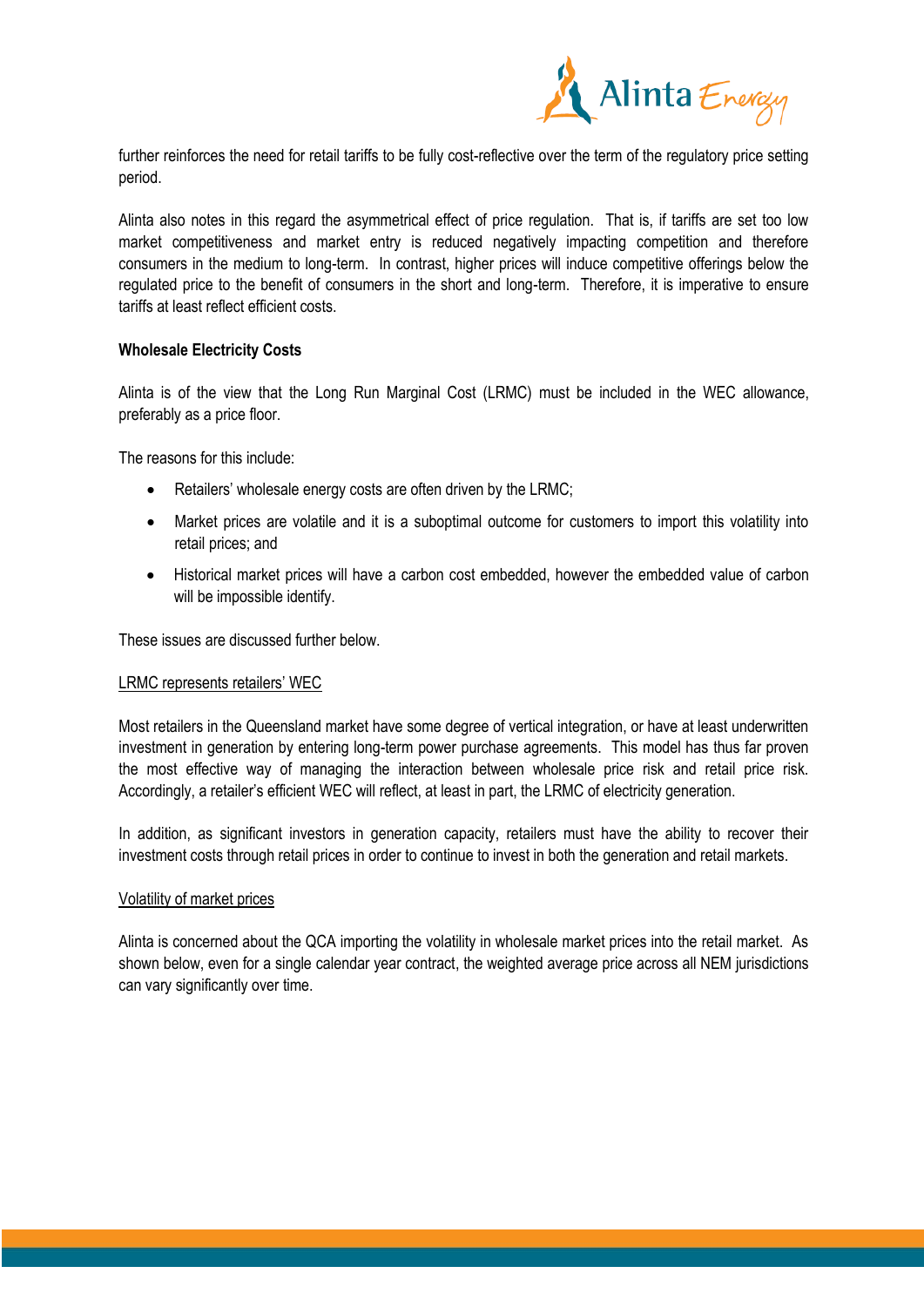





**Source: D-Cypha Trade**

Figure 1 demonstrates that contract prices can increase and decrease significantly over time. The National Power Index for calendar year 2012 contracts has varied by up to 100% over the course of the trading period to date. In contrast to these volatile wholesale electricity prices, the LRMC has been relatively stable over time.

Given the LRMC and wholesale market prices converge over the medium term, the LRMC provides a good outcome for consumers who benefit from stable prices and continued investment and competition in the generation and retail markets. Alinta urges the QCA to take the LRMC of generation into account in its wholesale electricity cost allowance.

## Carbon component

The recent Federal Government announcement on the Carbon Tax will need to be factored into the price setting methodology by the QCA. Complicating this process is that the market wholesale price will implicitly contain some level of carbon, however it's impossible to determine at any point the magnitude of the carbon component.

Further, the contracts between retailers and generators for forward purchases of electricity may or may not contain carbon pass through clauses. The exact nature of the pass-through clauses contained in current contracts between retailers and generators are likely to vary between participants, and in any case are confidential.

Alinta believes the difficulty of identifying the carbon component in historical market prices, is a further reason to rely on the LRMC of generation to determine a WEC inclusive of a carbon component.

# **Retail Operating Costs and Retail Margin**

Retail operating costs for electricity tariffs need to be set at a level that allows retailers to fully recover base retail costs in addition to customer acquisition and retention costs. Alinta notes that the retail cost allowance under the current Benchmark Retail Cost Index (BRCI) is a reasonable, albeit conservative, representation of costs faced by an efficient new entrant stand alone retailer.